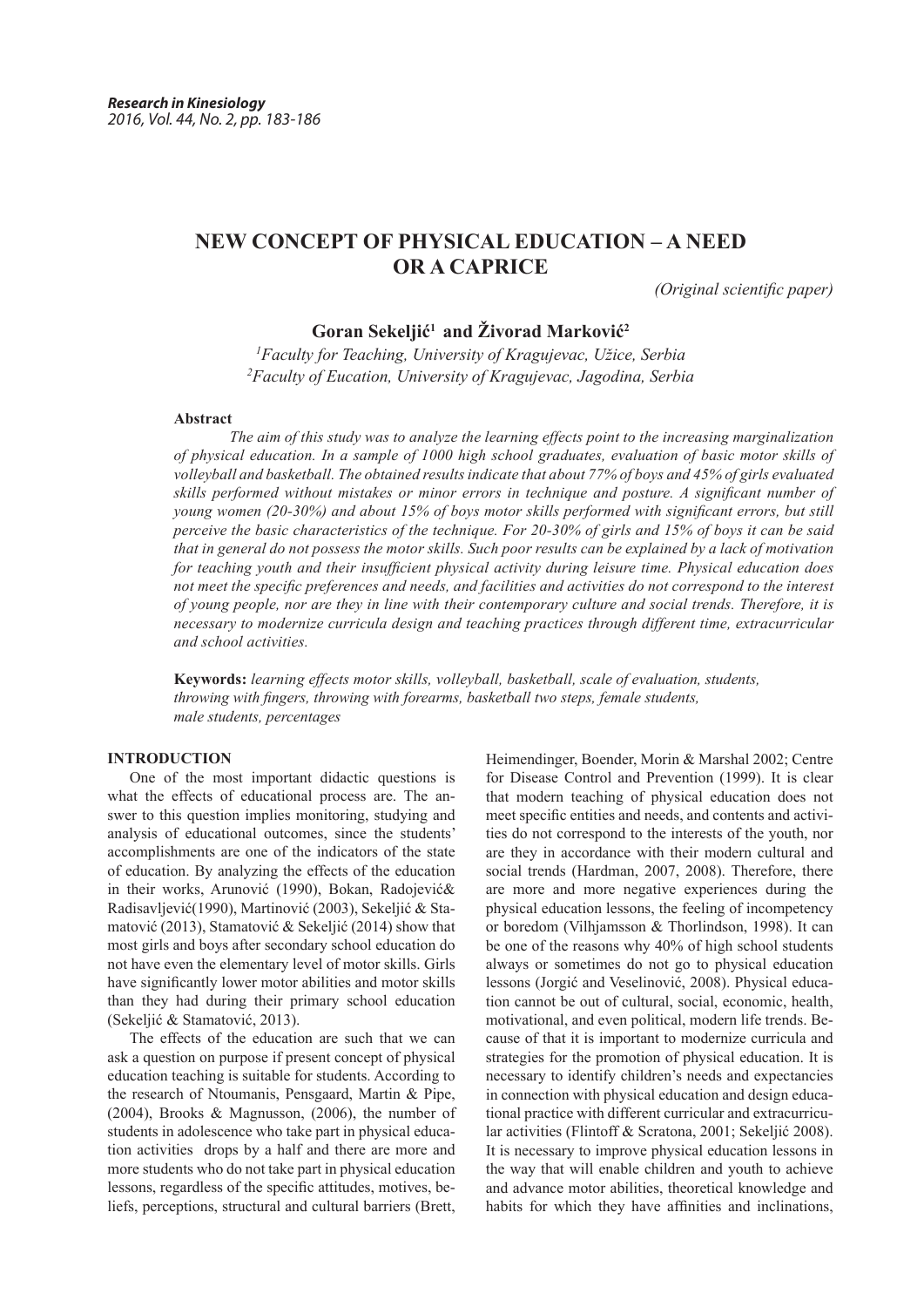# 184 *G. Sekeljić & Ž. Marković*

and which will help them to realize qualitatively their lives in the way they want to, in accordance with their abilities and needs. It is necessary to coordinate physical education with the basic right of every man to educate himself and to be raised on the basis of his or her needs and motives, and according to his or her ideals and models.

#### **METHODS**

The goal of this study was to study the level of basic motor abilities in volleyball (throwing out of a ball with fingers and forearms) and basketball (basketball two steps). These motor abilities are part of a curriculum which has been practiced since the third grade of primary school until the completion of secondary school. In the period between 2008-2014, 6 generations of female and male students who finished secondary school were tested. The research included 890 female students and 208 male students originating from southwest Serbia. In the evaluation of motor abilities we used the instrument with the scale of evaluation which has already been applied in previous studies by Martinović (2003), Sekeljić & Stamatović (2013).

## **RESULTS AND DISCUSSION**

On the basis of the data in Table 1 and 2 it is clear that the effects of teaching are not on the level of the expected. Considering the fact that these basic volleyball and basketball elements are part of a curriculum since the third grade of primary school and represent the minimal educational standard for a sixth grade students, significantly better results were expected after their secondary school.

The data show that 35% of female students (Table 3.) did not achieve the minimum of educational demands, and about 10% did not even try to perform motor tasks. Probably the reason for such behaviour is because female students perform these elements very badly, so that they do not want to be the subject of mocking. Educational standards in the field of sport games predict that students in higher grades of primary school and during their secondary school education should master with

*Table 1. Instrument with the evaluation scale for the evaluation of motor skills in volleyball and basketball*

| Grade    | Performance                                                                             |  |  |
|----------|-----------------------------------------------------------------------------------------|--|--|
| $\theta$ | The candidate did not try to perform motor task.                                        |  |  |
|          | Tried, but the task was not accomplished                                                |  |  |
|          | The task is performed with mistakes in technique and body posture. It is hard to notice |  |  |
|          | basic characteristics of a motor skill                                                  |  |  |
|          | The task is performed with mistakes in technique and body posture, but it can be        |  |  |
|          | considered that students accomplished the basics of motor skills.                       |  |  |
|          | The task is performed with minor mistakes both in technique and body posture.           |  |  |
|          | The task is performed without mistakes in technique and body posture.                   |  |  |

*Table 2. Descriptive statistical parameters of male students*

| Grades | Throwing with fingers | Throwing with forearms | Basketball two steps |
|--------|-----------------------|------------------------|----------------------|
|        | 140(67%)              | $104(50\%)$            | 136(65%)             |
| 4      | 36(17%)               | 48 (23%)               | 24(12%)              |
|        | $20(10\%)$            | 32(15%)                | 8(4%)                |
| ∍      | 8(4%)                 | 24(12%)                | 28 (13%)             |
|        | 4(2%)                 | $0(0\%)$               | 12(6%)               |
|        | $0(0\%)$              | $0(0\%)$               | $0(0\%)$             |
|        | 4.4                   | 4.1                    | 4.2                  |

*Table 3. Descriptive and statistical parameters of female students*

| Grades | Throwing with fingers | Throwing with forearms | Basketball two steps |
|--------|-----------------------|------------------------|----------------------|
|        | 252 (28%)             | 222(25%)               | 173 (19%)            |
| 4      | 169(19%)              | 152(17%)               | 230(26%)             |
|        | 173 (19%)             | 168 (19%)              | 186(21%)             |
|        | 144 $(16%)$           | 164(19%)               | 135(15%)             |
|        | 48 $(5%)$             | $102(11\%)$            | $94(11\%)$           |
|        | 114(13%)              | 82(9%)                 | 72(8%)               |
|        | 3.1                   | 3.0                    | 3.0                  |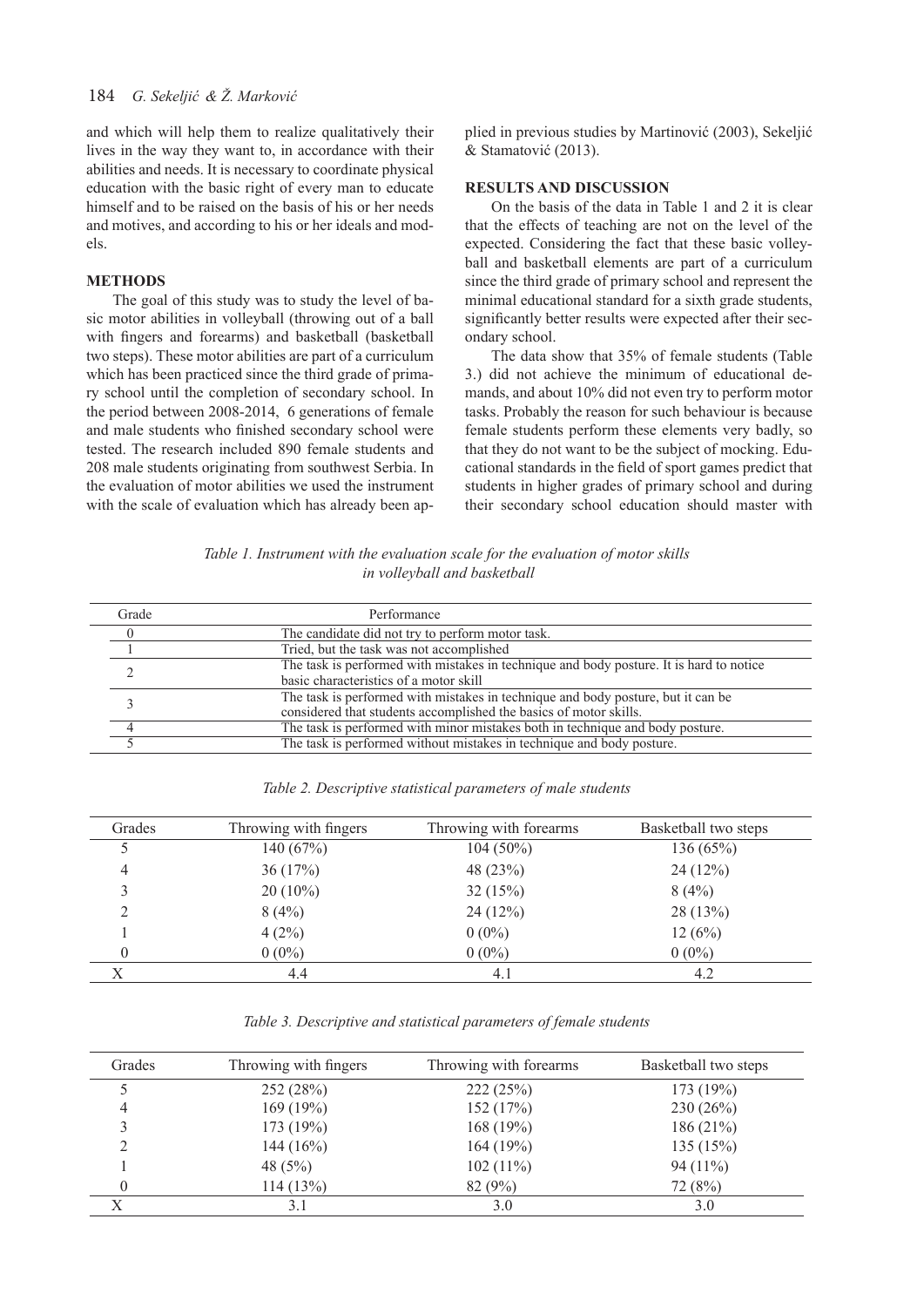more comlex motor skills, for example, serve, smash, block, serve receive, which would enable them to play volleyball over the net with the applicationn of rules, which is one of the goals of physical education in this educational segment. It seems that a lot of students do not succeed to master these motor skills which would enable them to play volleyball and basketball. Therefore, the question is raised which programme the teachers realize and which activities students do during physical education lessons in secondary schools. The question is justified because most of female and male students even after the third educational cycle and twelve years of education have not acquired basic motor skills which are planned to be mastered in the sixth grade.

Basketball two steps is in the curriculum for the third grade of primary school, and it is planned that students learn it in the sixth grade. 77% of the male sudents and 45% of female students got the grades 5 and 4 (Tables 2 and 3). 19% of male students and 34% of female students do not possess the minimum of educational demands. The average grade which was achieved by secondary school students in basketball and volleyball elements is significantly higher in relation to the average grade of the sixth grade students, whch was stated by Martinović (2003). However, the average grade of graduated secondary school female students (3,0) is lower than the grade of the sixth grade female students (3.1). It was not expected since the curricula were created on the principle of concentrated circles, which implies that certain educational plans are repeated year after year and therefore the raise in motor skills is expected. Besides, the students are older, and this implies more qualitative anthropological characteristics, which should bring better sport education. However, the opposite is happening. During school years the quality of motor skills is dropping for children, which has been noticed in other works (Visnjić, 1990; Bokan et al., 1990; Martinović, 2003; Sekeljić & Stamatović, 2013).

The results have not been expected since volleyball, basketball and football are the most attractive sport activities for children in curricular and extracurricular time. (Sekeljić & Sturza-Milić, 2010; Sekeljić & Stamatović, 2011; Sekeljić & Markovic, 2012; Marković, Sekeljić, Višnjić & Ilčev, 2013), so that a question can be raised, what are their motor skills like in areas that they do not like so much like athletics, handball, gymnastics and other.

Such bad results of female students can be explained by their problems of growing up and adolescence, insufficient motivation for lessons, insufficient physical activity in their free time. One of the reasons is higher marginalization of physical education, which is seen in the use of time, curricula, finances, materialtechnical basis, human resources, educational plans and their realization, interest of Ministry for the quality control of education (Hardman, 2008). This fall is happening in spite of the fact that the Council of Europe (Council of Europe, Committee of Ministers, Recommendation Rec,

2003) called upon the governments of the countries to put this system under serious and regular monitoring and started paneuropean research about politics, practice and the ways of surpassing bad situation in school physical education practice. Concretely, the European Parlaiment has demanded via Department for Culture the data about the state of physical education as a subject , the curricula goals, contents, lesson realization, departments in charge, educational plans and programmes, the state of lesson performers and their qualifications. It has raised question in connection with disabled, ethnic groups, sexual problems, expert improvement and so on. Despite the messages that the Council of Europe and International Olympic Committee sent to all national governments about the need for the improvement of the quality of physical education, the state of school physical education has not been improved yet. The predictions go to the direction that physical education is in hard position on all continents and that there is a danger in connection with the survival of school physical education in the third millenia (Marshall & Hardman, 2000).

However, we should not forget that human body is designed for movement. We are "homobiles" and not "virtual reality" cannot deny this fact. Characteristic of modern society in which people massively withdraw from their own lives in order to identify themselves with virtual characters from TV series, comic heroes and video games' heroes must come to an end. Postmodernism will bring new cultural movement in which physical education will end its dangerous connection with pedagogy and return to its antique roots. Some paradygmatic myths must be revised in order to create new concepts and new ideas. It is the only way for a man to continue filogenetic way, since homosapiens is not possible without homobilies.

#### **CONCLUSION**

In this work, acquired motor skills from basic volleyball and basketball elements were evaluated for female and male students after they had finished secondary school. The motor skills are in curricula since the third grade of primary school and they represent educational standard for sixth grade students. The results indicate that around 77% of male students and 45% of female students perform the elements without errors or with minor errors in technique. A lot of female students (20-30%) perform these elements with significant errors, but we can see basic characteristics of a technique, while 20-30% do not possess these skills. Such bad results can be explained by insufficient motivation for education, insufficient physical activity in free time and higher marginalization of physical education in modern society.

#### **ACKNOWLEGMENT**

 This research has been realized as a part of the project under the title: Teaching and studying – problems, goals and perspectives approved by the Ministry of Education, Science and Technological Development of Republic of Serbia, number: 179026, for the period 2011-2015. The